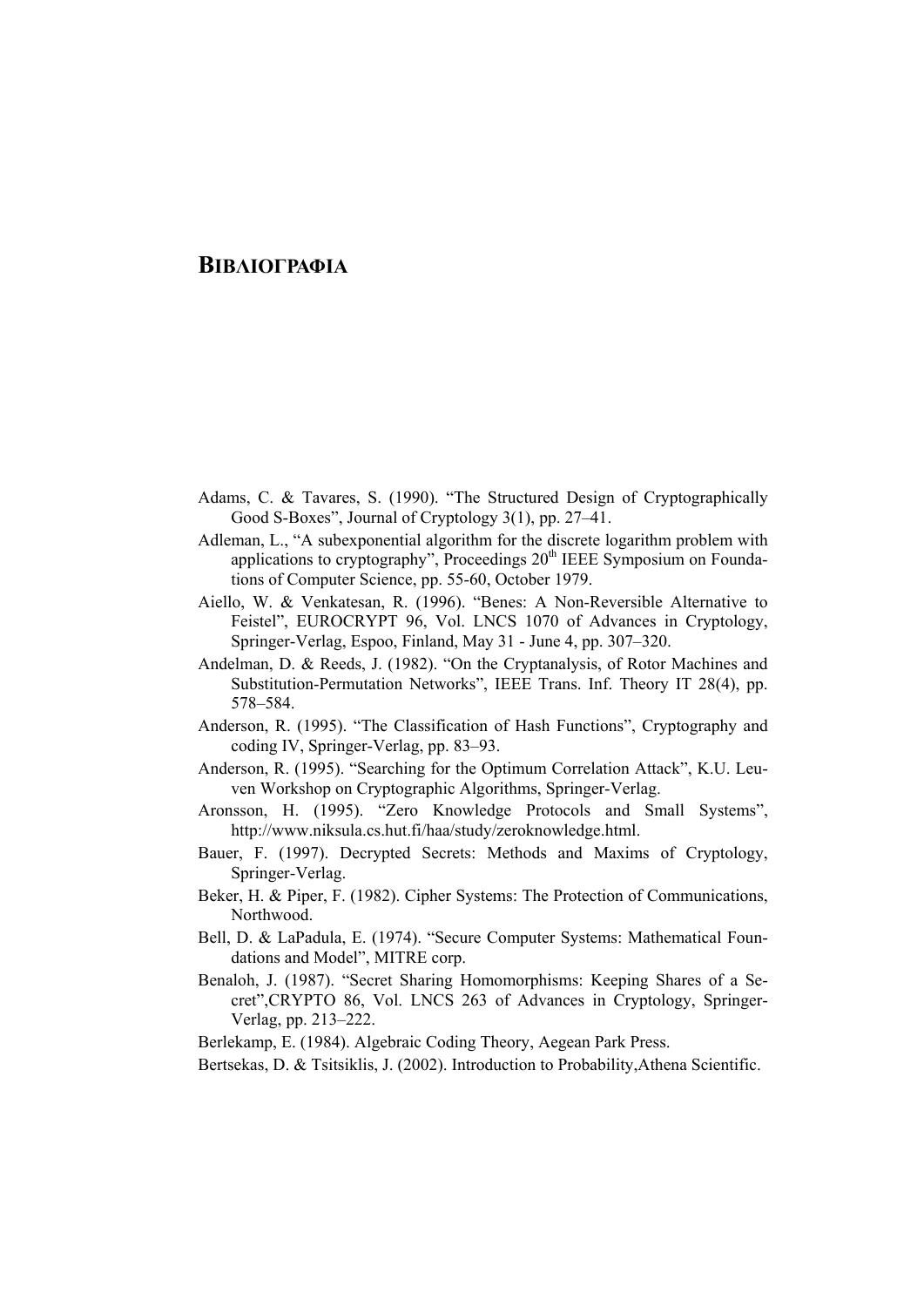- Beth, T. & Piper, F. (1984). "The Stop-and-Go Generator", EUROCRYPT 84, Vol. LNCS 209, Springer-Verlag, Paris, France, April 9-11, pp. 88–92.
- Biham, E. (1993). "On Modes of Operation", Fast Software Encryption, Vol. LNCS 809, Springer-Verlag, Cambridge, U.K., December 9-11.
- Biham, E. (1994). "Cryptanalysis of Multiple Modes of Operation", ASIACRYPT 94, Vol. LNCS 917, Springer-Verlag, Wollongong, Australia, November 28 – December 1.
- Biham, E. (1995) "On Matsui's Linear Cryptanalysis", Proceedings, EURO-CRYPT 94, pp. 398-412.
- Biham, E. (1996). "Cryptanalysis of Triple-Modes of Operation", Technical Report CS0885, Technion Israel Institute of Technology.
- Biham, E. & Shamir, A. (1991). "Differential Cryptanalysis of DES-like Cryptosystems",CRYPTO 90, Vol. LNCS 537 of Advances in Cryptology, Springer-Verlag, Santa Barbara, California, USA, August 11-15, pp. 2–21.
- Biham, E. & Shamir, A. (1992). "Differential Cryptanalysis of Snefru, Khafre, REDOC-II, LOKI and LUCIFER", CRYPTO 91, Vol. LNCS 576 of Advances in Cryptology, Springer-Verlag, Santa Barbara, California, USA, August 11-15, pp. 156–171.
- Biham, E. & Shamir, A. (1993). Differential Cryptanalysis of the Data Encryption Standard, Springer-Verlag.
- Biham, E. & Shamir, A. (1993). "Differential Cryptanalysis of the Full 16-round DES", CRYPTO 92, Vol. LNCS 740 of Advances in Cryptology, Springer-Verlag, Santa Barbara, California, USA, August 16-20, pp. 487–511.
- Biham, E. & Shamir, A. (1997). "Differential Fault Analysis of Secret Key Cryptosystems", CRYPTO 97, Vol. LNCS 1294 of Advances in Cryptology, Springer-Verlag, Santa Barbara, California, USA, August 17-21, pp. 513–525.
- Blakeley, G. (1979). "Safeguarding Cryptographic Keys", Proc. of the National Computer Conference, American Federation of Information Processing Societies, pp. 242–268.
- Blum, M. & Micali S. (1984). "How to Generate Cryptographically Strong Sequences of Pseudo-Random Bits", SIAM J. on Computing 13, pp. 850–64.
- Boneh, D., Demilio, R., Lipton, R. (1997). "On the Importance of Checking Cryptographic Protocols for Faults", EUROCRYPT 97, Vol. LNCS 1233 of Advances in Cryptology, Springer-Verlag, Konstanz, Germany, May 11-15, pp. 37–51.
- Brassard, G. (1979). "A Note on the Complexity of Cryptography", IEEE Trans. on Information Theory IT-25(2), pp. 232–33.
- Brickell, E. & Stinson, D. (1990). "The Detection of Cheaters in Threshold Schemes", CRYPTO 88, Vol. LNCS 403 of Advances in Cryptology, Springer-Verlag, Santa Barbara, California, USA, August 21-25, pp. 564–577.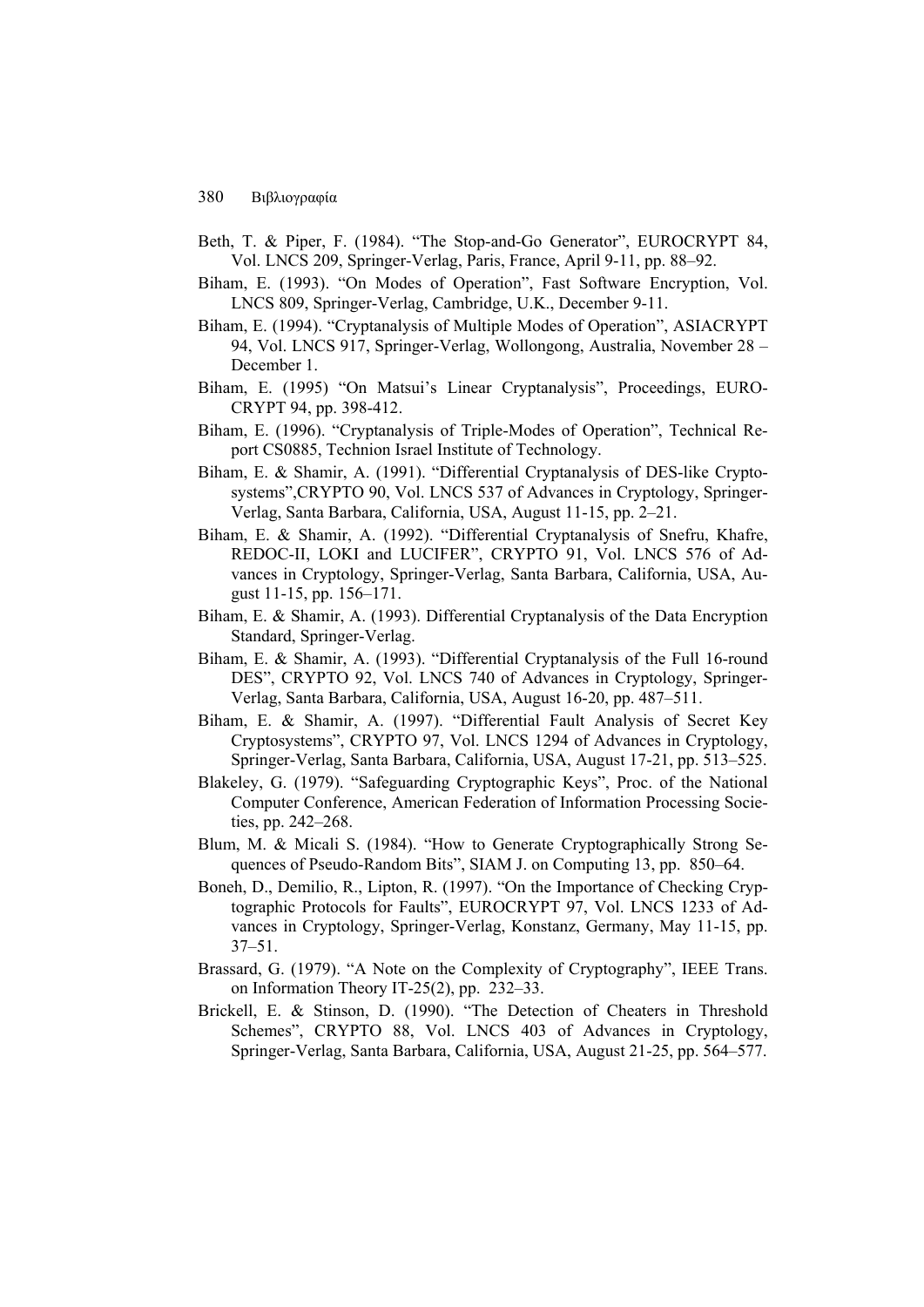- Brickell E., Simmons, G. (1983), "A Status Report on Knapsack Based Public Key Cryptosystems", Sandia Report, SAND 83-0042, Sandia National Laboratories, February.
- Brown, L., Pieprzyk, J., Seberry, J. (1990). "LOKI: A Cryptographic Primitive for Authentication and Secrecy Applications", AUSCRYPT 90, Advances in Cryptology, Springer-Verlag, pp. 229–236.
- Campbell, K. & Wiener, M. (1993). "DES is not a Group", CRYPTO 92, Vol. LNCS 740 of Advances in Cryptology, Springer-Verlag, Santa Barbara, California, USA, August 16-20, pp. 512–520.
- Carlet, C. (1993). "Partially-Bent Functions", CRYPTO 92, Vol. LNCS 740 of Advances in Cryptology, Springer-Verlag, Santa Barbara, California, USA, August 16-20, pp. 280–91.
- Chatterjee S. & Price, B. (1977). Regression Analysis by Example, Wiley.
- Chaum, D. & Evertse, J. (1986). "Cryptanalysis of DES with a Reduced Number of Rounds; Sequences of Linear Factors in Block Ciphers", CRYPTO 85, Vol. LNCS 218 of Advances in Cryptology, Santa Barbara, California, USA, August 18-22, pp. 192–211.
- Coppersmith, D. (1994). "The Data Encryption Standard and its Strength Against Attacks", IBM Journal of Research and Development 38(3): 243–250.
- Coppersmith, D. (1996). "Luby-Rackoff: Four Rounds is not Enough", IBM Research Report, RC 20674.
- Cormen, T., Leiserson, C., Rivest, R., Stein, C. (2001). Introduction to algorithms, MIT Press, 2nd Ed.
- Cusick, T. & Wood, M. (1991). "The REDOC II Cryptosystem", CRYPTO 90, Vol. LNCS 537 of Advances in Cryptology, Springer-Verlag, Santa Barbara, California, USA, August 11-15, pp. 545–563.
- Dai, Z & Yang, J. (1991). "Linear Complexity of Periodically Repeated Random Sequences", EUROCRYPT 91, Vol. LNCS 547 of Advances in Cryptology, Springer-Verlag, Brighton, UK, April 8-11, pp. 168–175.
- Damgard, I., "A Design Principle for Hash Functions", Proceedings CRYPTO 89, 1989 New York, Springer-Verlag.
- Damgard., I. & Knudsen, L. (1994). "The Breaking of the AR Hash Function", EURO-CRYPT 93, Vol. LNCS 765 of Advances in Cryptology, Springer-Verlag, Lofthus, Norway, May 23-27, pp. 286–292.
- Damgard., I. & Knudsen, L. (1996). "Multiple Encryption with Minimum Key", Vol. LNCS 1029, Springer-Verlag, pp. 156–164.
- Davies, D. & Price, W. (1984). Security for Computer Networks, Wiley.
- Davis, D. & Swick, R. (1990). "Network Security via Private-Key Certificates", MIT Project Athena.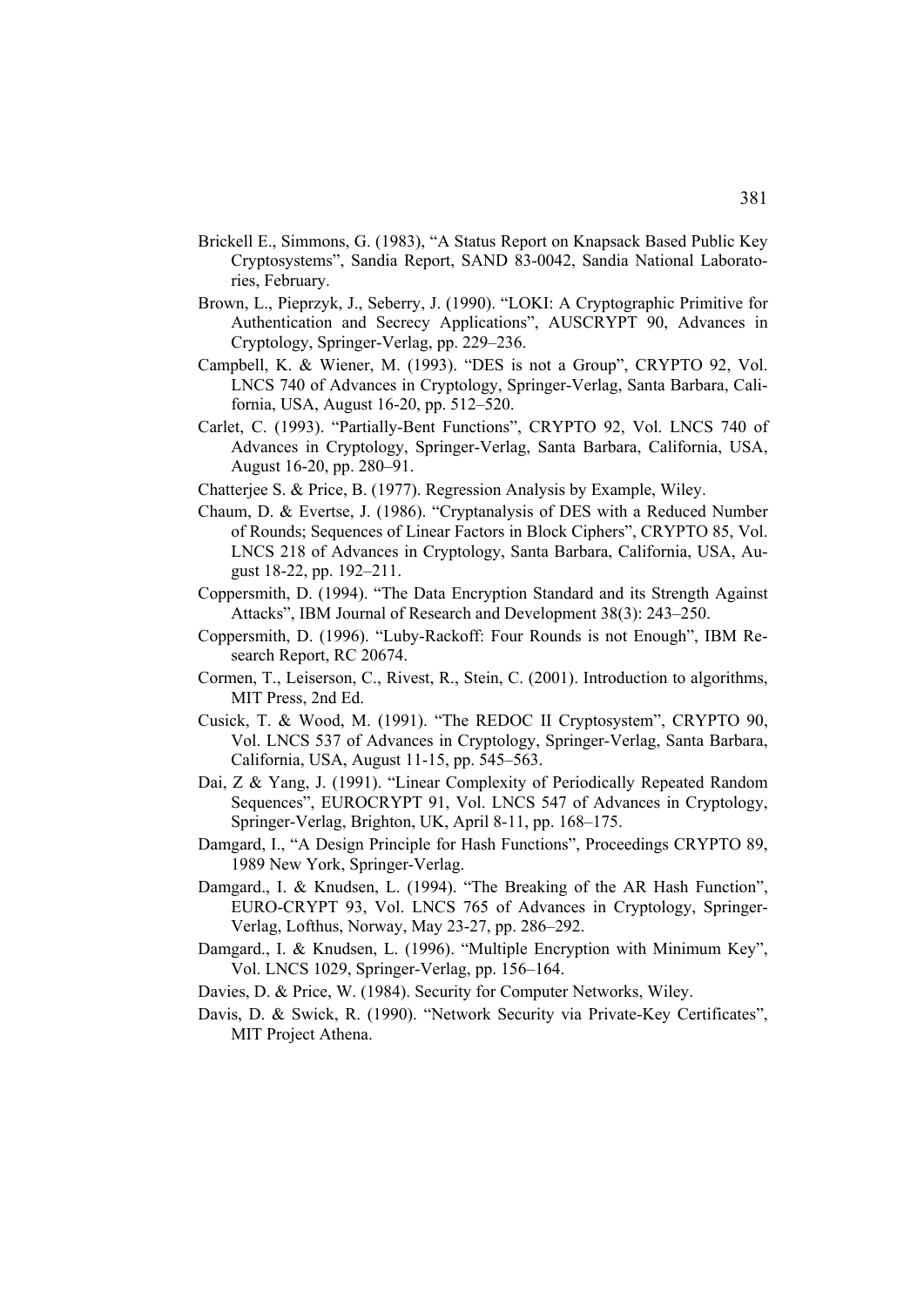- Delfs, H. & Knebl, H. (2002). Introduction to cryptography. Springer, Berlin Heidelberg New York.
- Denning, D., Sacco, G. (1981). "Timestamps in key distribution protocols", Comm. ACM, 24, No.8, 533-536, August.
- Desmedt, Y. (1991). "The 'A' Cipher Does Not Necessarily Strengthen Security", Cryptologia 15(3): 203–6.
- Desmedt, Y. & Frankel, Y. (1990). "Threshold Cryptosystems", CRYPTO 89, Vol. LNCS 435 of Advances in Cryptography, Springer-Verlag, Santa Barbara, California, USA, August 20-24, pp. 307–315. Desmedt, Y. & Frankel, Y. (1992). "Shared Generation of Authentication and Signatures", CRYPTO 91, Vol. LNCS 576 of Advances in Cryptography, Springer-Verlag, Santa Barbara, California, USA, August 11-15, pp. 457–469.
- Diffie, W. & Hellman, M. (1976). "New Directions in Cryptography", IEEE Trans. Inf. theory IT-22(6), pp. 644–654.
- Diffie, W., Hellman, M. (1976), "Multiuser Cryptographic Techniques", IEEE Trans. Info. Theory, November.
- Diffie, W., Van Oorschot, Wiener, M. (1992). "Authentication and Authenticated Key Exchanges", Designs, Codes and Cryptography 2, pp. 107–125.
- Eastlake, D. & Jones, P. (2001). US Secure Hash Algorithm 1 (SHA1). RFC3174.
- Even, S. & Goldreich, O. (1985). "On the Power of Cascaded Ciphers", ACM Trans. on Computer Systems 3(2), pp. 108–116.
- Even, S., Goldreich, O., Lempel, "A randomized Protocol for signing contracts", Comm. ACM, v28 n6, Jun 1985, pp.637-647.
- Feige, U., Fiat, A., Shamir, A. (1987). "Zero-Knowledge Proofs of Identity", Proc. of the 19th ACM Symposium on Theory of Computing, pp. 210–217.
- Feistel, H. (1974). "Block Cipher Cryptographic System", U.S. Patent #3,798,359.
- Feistel, H., Notz, W., Smith, J. (1975). "Some Cryptographic Techniques for Machine-to-Machine Data Communications", Proc. of the IEEE 63(11), pp. 1545–1554.
- Freirer, A., Karlton P., Kocher, P. (1996). "The SSL Protocol Version 3.0", Internet Draft.
- Garret, P. (2001), Making, Breaking Codes, Prentice-Hall.
- Garey., M. & Johnson, D. (1979). Computers and Intractability: A Guide to the Theory of NP-Completeness, Freeman.
- Garon, G. & Outerbridge, R. (1991). "DES Watch: An Examination of the Sufficiency of the Data Encryption Standard for Financial Institution Information Security in the 1990's", Cryptologia 15(3), pp. 177–93.
- Geffe, P. (1973). "How to Protect Data with Ciphers that are Really Hard to Break", Electronics 46(1), pp. 99–101.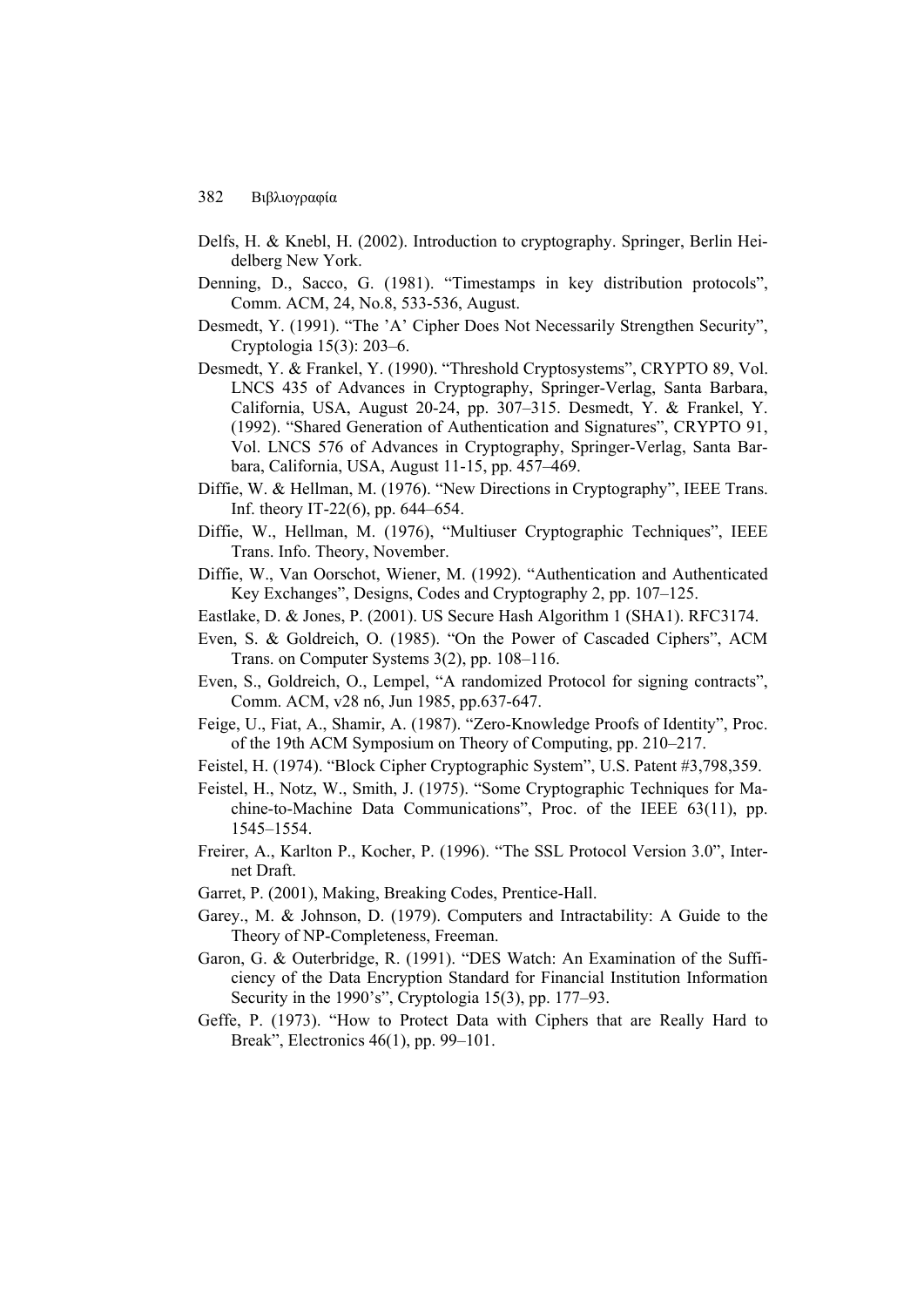- Goldreich, O., Goldwasser, S., Micali, S. (1984). "How to Construct Random Functions", Proceedings of the 25th Annual Symposium on Foundations of Computer Science.
- Goldwasser, S.,Micali, S., Rivest, S. (1988). "A Digital Signature Scheme Secure Against Adaptive Chosen Message Attacks", SIAM J. in Computing 17, pp. 281–308.
- Golomb, S. (1967). Shift register sequences, Holden-Day.
- Good, J. (1957). "On the Serial Test for Random Sequences", Ann. Math. Statistics 28, pp. 262–264.
- Heys, H. & Tavares, S. (1996). "Substitution-Permutation Networks Resistant to Differential and Linear Cryptanalysis", Journal of Cryptology 9(1), pp. 1–19.
- Ingemasson, I. & Simmons, G. (1991). "A Protocol to Set Up Shared Secret Schemes without the Assistance of a Mutually Trusted Party", EUROCRYPT 90, Vol. LNCS 473 of Advances in Cryptology, Springer-Verlag, Aarhus, Denmark, May 21-24, pp. 266–282.
- ISO/IEC 9796 (1991). "Information Technology- Security Techniques- Digital Signature Scheme Giving Message Recovery".
- Jansen, C. & Boekee, D. (1988). "Modes of Blockcipher Algorithms and their Protection Against Active Eavesdropping", EUROCRYPT 87, Vol. LNCS 304 of Advances in Cryptology, Springer-Verlag, pp. 281–286.
- Knudsen, L. (1994a). "Block Ciphers Analysis, Designs, Applications", PhD thesis, Aarhus University.
- Knudsen, L. (1994b). "Practically Secure Feistel Ciphers", Fast Software Encryption 93, Vol. LNCS 809, Springer-Verlag, Cambridge, U.K., December 9-11, pp. 211–221.
- Knuth, D. (1981). The Art of Computer Programming, Vol. 2, Addison-Wesley.
- Koblitz, N. (1987). A Course in Number Theory and Cryptography, Springer-Verlag.
- Koyama, K. & Terada, R. (1993). "How to Strengthen DES-like Cryptosystems Against Differential Cryptanalysis", IEICE Trans. Fundamentals E76-A(1), pp. 63–69.
- Kullback, Solomon, Statistical methods in cryptanalysis, Aegean Park Press, Laguna Hills, California, 1976.
- Kumar, I. (1997), Cryptology, Laguna Hills, CA: Aegean Park Press.
- Lai, X. (1992). On the Design and Security of Block Ciphers, Vol. 1 of ETH Series in Information Processing, Konstanz: Hartung-Gorre Verlag.
- Lai, X., & Massey, J. (1991). "A proposal for a New Block Encryption Standard", EUROCRYPT 90, Vol. LNCS 473 of Advances in Cryptology, Springer-Verlag, Aarhus, Denmark, May 21-24, pp. 389–404.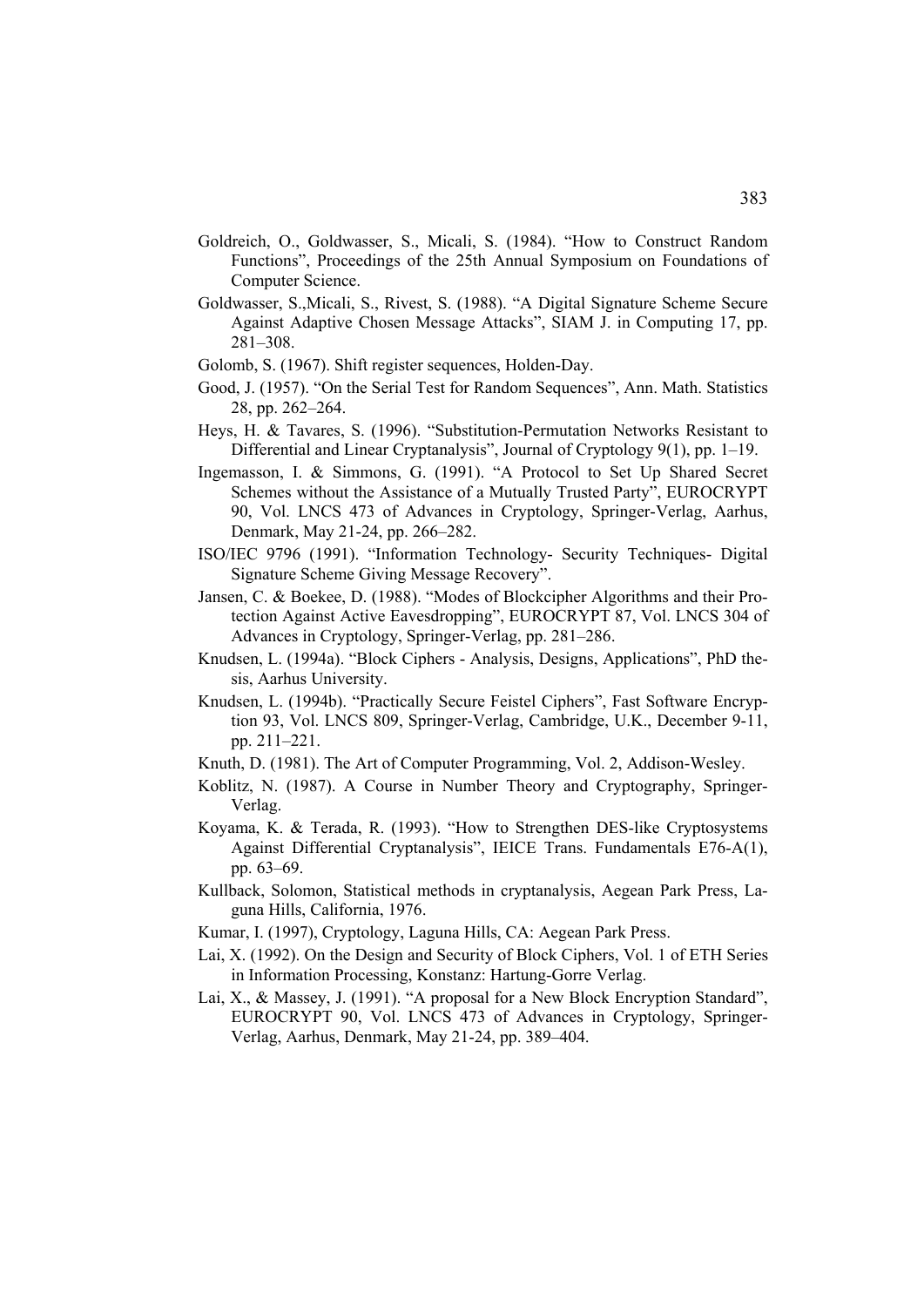- Lai, X., Massey, J., Murphy S. (1991). "Markov Ciphers and Differential Cryptanalysis", EUROCRYPT 91, Vol. LNCS 547 of Advances in Cryptology, Springer-Verlag, Brighton, UK, April 8-11, pp. 17–38.
- Luby, M. & Rackoff, C. (1986). "Pseudo-random Permutation Generators and Cryptographic Composition", Proc. 18th Annual Symposium on Theory of Computing, pp. 356–63.
- Luby, M. & Rackoff, C. (1988). "How to Construct Pseudorandom Permutations from Pseudorandom Functions", SIAM J. Computing 17(2), pp. 373–86.
- Martin, K. (1993). "Untrustworthy Participants in Perfect Secret Sharing Schemes", in M. Ganley (ed.), Cryptography and Coding III, Clarendon Press, pp. 255–264.
- Matsui, M. (1994). "Linear Cryptanalysis Method for DES Cipher", EUROCRYPT 93, Vol. LNCS 765 of Advances in Cryptology, Springer-Verlag, Lofthus, Norway, May 23-27, pp. 386–397.
- Maurer, U. (1993). "A Simplified and Generalized Treatment of Luby-Rackoff Pseudorandom Permutation Generators", EUROCRYPT 92, Vol. LNCS 658 of Advances in Cryptology, Springer-Verlag, Balatonfured, Hungary,May 24- 28, pp. 239–255.
- Menezes, A. (1993). Elliptic Curve Public Key Cryptosystems, Kluwer.
- Merkle, R. (1979). "Secrecy, Authentication, and Public Key Systems", PhD thesis, Stanford University.
- Merkle, R. (1990). "A Fast Software One-Way Hash Function", J. of Cryptology 3(1), pp. 43–58.
- Merkle, R. (1989). "One Way Hash Functions and DES", Proceedings CRYPTO 89, New York, Springer-Verlag.
- Meyer, C. & Matyas, M. (1982). Cryptography: A New Dimension In Computer Data Security, Willey.
- Meyer, C. & Schilling, M. (1988). "Secure Program Load with Manipulation Detection Code", SECURICOM 88, pp. 111–130.
- Mund, S., Gollman, D., Beth, T. (1988). "Some Remarks on the Cross Correlation Analysis of Pseudorandom Generators", EUROCRYPT 87, Vol. LNCS 304 of Advances in Cryptology, Springer-Verlag, pp. 25–35.
- Murphy S. & Robshaw, M. (2002). "Essential Algebraic Structure within the AES", CRYPTO 2002, LNCS 2442, Springer-Verlag, pp.1 –16,
- Naor, M., Ostrovsky, R., Venkatesan, R., Yung, M. (1992). "Perfect Zero-Knowledge Arguments for NP Can Be Based on General Complexity Assumptions",ftp://ftp.icsi.Berkeley.edu/pub/techreports/1992/tr-92-082.ps.Z.
- National Institute of Standards & Technology (1992). "Proposed Federal Information Processing Standard for Secure Hash Standard (DSS)", Federal Register 57(21): 29–40.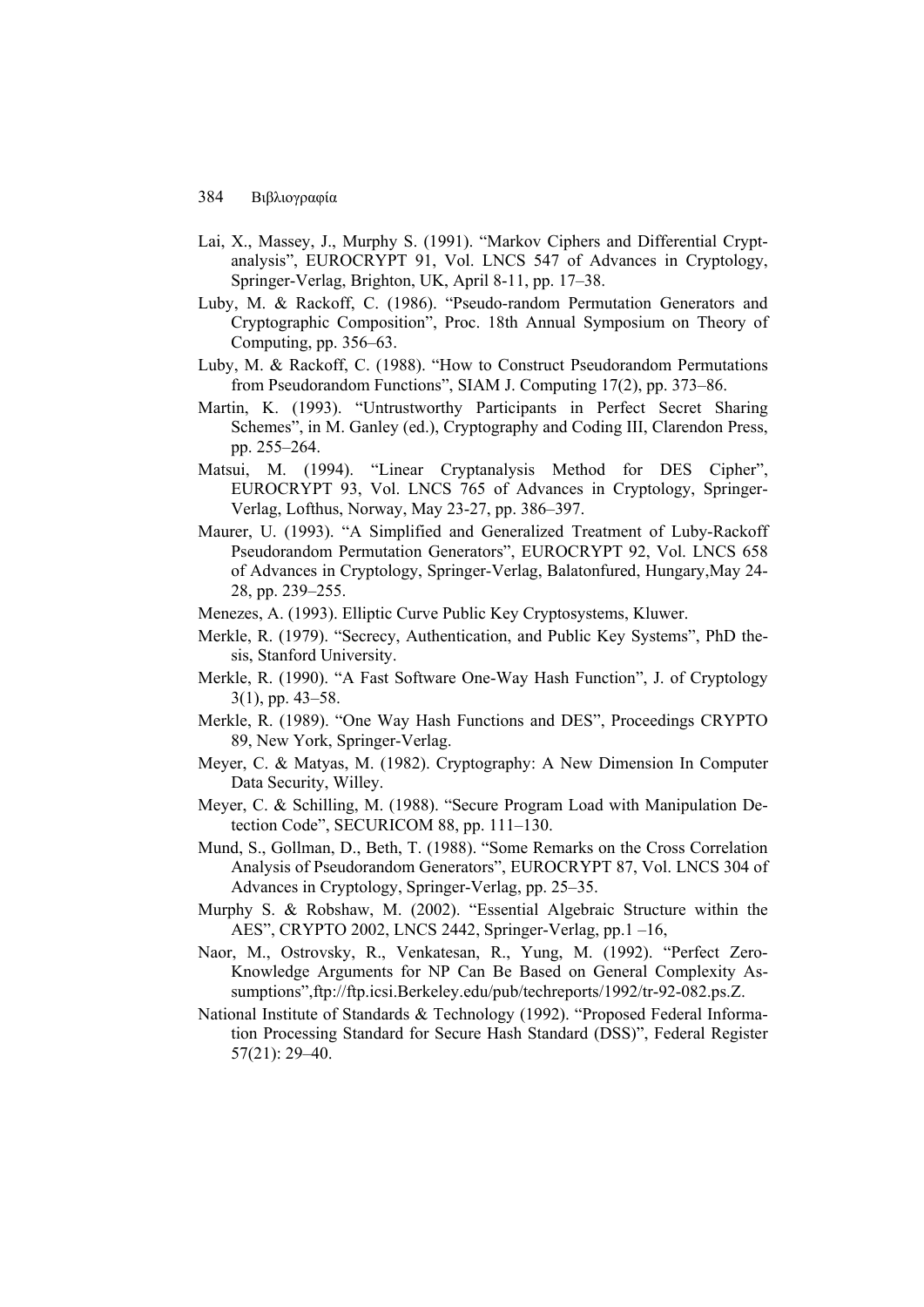- Needham, R. (1994). "Denial of Service: An Example", Communications of the ACM 37(11), pp. 42–46.
- Needham, R. & Schroeder, M. (1978). "Using encryption for authentication in large networks of computers", Comm. ACM, 21, No.12, 993-999, December.
- O'Connor (1994). "An Analysis of a Class of Algorithms for S-box Construction", J. of Cryptology 7(3), pp. 133–152.
- O'Connor (1994). "On the Distribution of Characteristics in Bijective Mappings",EUROCRYPT 93, Vol. LNCS 765 of Advances in Cryptology, Springer-Verlag, Lofthus, Norway, May 23-27, pp. 360–70.
- Pfleeger, C. (1989). Security in Computing, Prentice Hall.
- Pieprzyk, J. (1991). "How to construct Pseudorandom Permutations, from Single Pseudorandom Functions", EUROCRYPT 90, Vol. LNCS 473 of Advances in Cryptology, Springer-Verlag, Aarhus, Denmark, May 21-24, pp. 140–150.
- Pieprzyk, J. (1996). "Cryptographic Algorithms: Properties, Design and Analysis", Invited lecture PRAGOCRYPT 96.
- Pieprzyk, J., Hardjono, T., Seberry, J. (2001). Fundamentals of computer security, Springer.
- Pohlig S., Hellman, M., "An improved algorithm for computing logarithms over GF(p) and its cryptographic significance", Trans. IEEE on information theory, IT-24 No. 1, pp.106-110, January 1978.
- Preneel, B., Cryptology, Cryptology, lecture notes, May 1998.
- Rabin, M. (1981). How to exchange secrets by oblivious transfer. Technical Report TR-81, Harvard Aiken Computation Laboratory.
- Rivest, R. (1991). "The MD4 Message Digest Algorithm", CRYPTO 90, Vol. LNCS 537 of Advances in Cryptology, Springer-Verlag, Santa Barbara, California, USA, August 11-15, pp. 303–311.
- Rivest, R. (1992). "The MD4 Message Digest Algorithm", RFC1320.
- Rivest, R. (1992). "The MD5 Message Digest Algorithm", RFC1321.
- Rivest, R. (1994). "The RC5 Encryption Algorithm", Fast Software Encryption, Vol. LNCS 1008, Springer, pp. 86–96.
- Rivest, R., Shamir, A., Adleman, M. (1978). "A Method for Obtaining Digital Signatures and Public-Key Cryptosystems", Communications of the ACM 21(2), pp. 120–126.
- Rosen, K. (2000), Elementary number theory and its applications, Addison Wesley Longman,  $4^{th}$  Ed.
- RSA Laboratories (1993). "PKCS #7: Cryptographic Message Syntax Standard", Technical note 003-903022-150-000-000.
- Rueppel, R. (1988). "When Shift Registers Clock Themselves", EUROCRYPT 87, Vol. LNCS 304 of Advances in Cryptology, Springer-Verlag, pp. 53–64.
- Scherk, J. (2000). Algebra, A Computational Introduction, Chapman &Hall/CRC.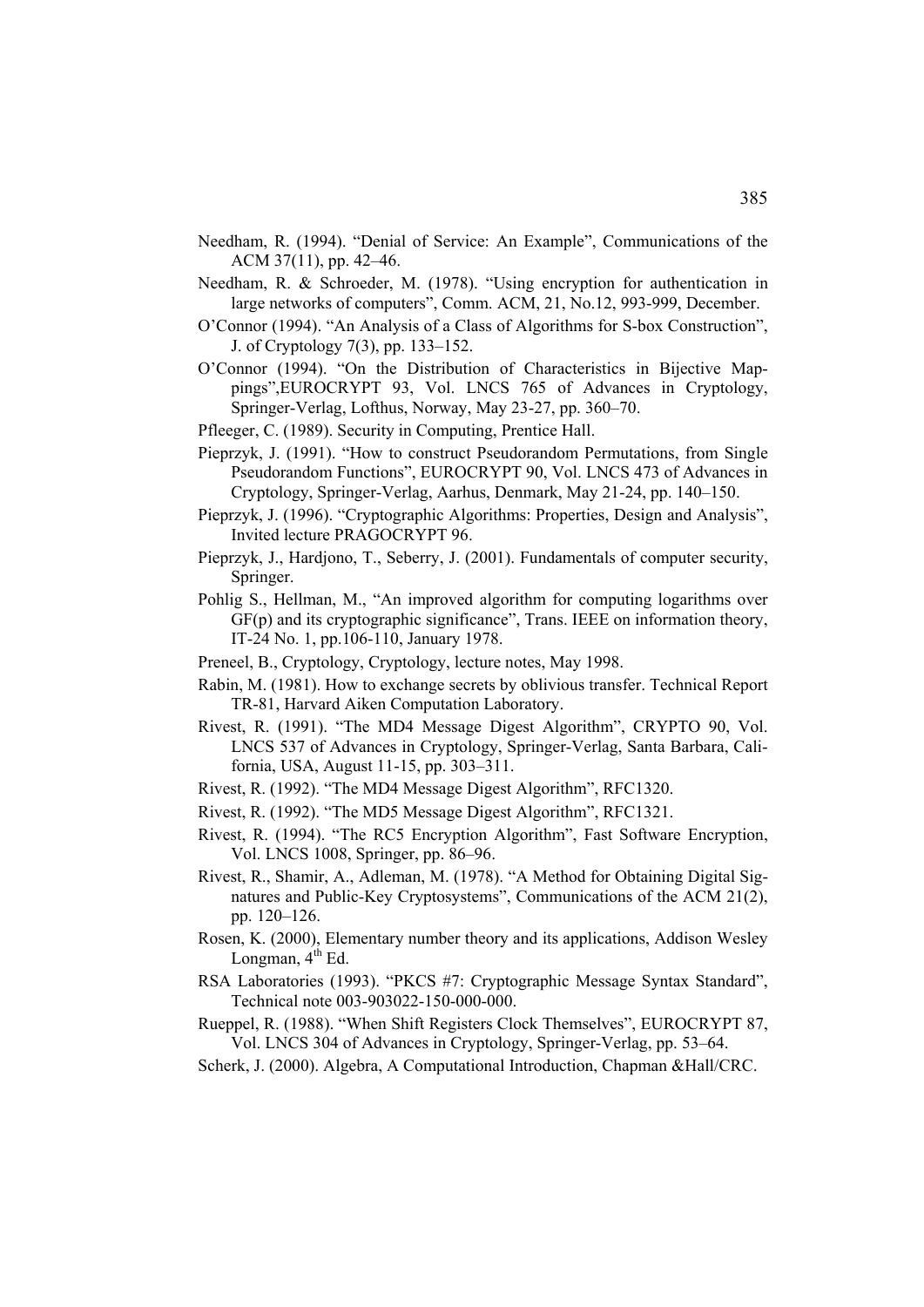Schneier, B. (1996). Applied Cryptography, 2nd edn, Wiley.

- Schneier, B. & Kelsey, J. (1996). "Unbalanced Feistel Networks and Block Cipher Design", Fast Software Encryption, Third International Workshop, Springer-Verlag, pp. 121–144.
- Schnorr, C. (1991). "Method for Identifying Subscribers and for Generating and Verifying Electronic Signatures In A Data Exchange System", US PAT No.4,995,082.
- Scott, R. (1985). "Wide Open Encryption Design Offers Flexible Implementations", Cryptologia 9(1), pp. 75–90.
- Seberry, J., Zhang, X., Zheng, Y. (1995). "Pitfalls in Designing Substitution Boxes", CRYPTO 94,, Vol. LNCS 839 of Advances in Cryptology, Springer-Verlag, Santa Barbara, California, USA, August 21-25, pp. 383–396.
- Shamir, A. (1979). "How to Share a Secret", Communications of the ACM 24(11), pp. 612–613.
- Shamir A., Zippel R. (1980). "On the security of the Merkle-Hellman cryptographic scheme", IEEE Trans. on Information Theory, IT-26, pp. 339-340.
- Shamir, A (1982), "A polynomial time algorithm for breaking the Merkle-Hellman cryptosystem", Proc. 23rd IEEE Symposium on Foundations of Computer Science, pp. 145-152.
- Shannon, C. (1948). "A Mathematical Theory of Communication", Bell System Technical Journal, Jully, pp.379-423.
- Shannon, C. (1949). "Communication Theory of Secrecy Systems", Bell System Technical Journal, 28, pp. 656–715.
- Shimizu, A. & Miyaguchi, S.Z (1988). "Fast Data Encipherment Algorithm, FEAL", EUROCRYPT 87, Vol. LNCS 304 of Advances in Cryptology, Springer-Verlag, pp. 267–278.
- Silverman, J. (2001), A friendly introduction to number theory, Prentice-Hall,  $2<sup>nd</sup>$ Ed.
- Sinkov, A. (1996), Elementary cryptanalysis: A mathematical approach, Math Assn Amer.
- Stallings, W., (2003), Cryptography and Network Security, Prentice Hall.
- Stinson, D. (2002), Cryptography, Theory and Practice, Chapman & Hall/ CRC.
- Trappe, W. & Washington, L. (2002), Introduction to cryptography with coding theory, Prentice-Hall.
- Tsudik, G. (1992). "Message Authentication with One-Way Hash Functions", Computer Communication Review 22(5): 29–38.
- van der Lubbe, J., (1998), Basic Methods of Cryptography, Cambridge University Press.